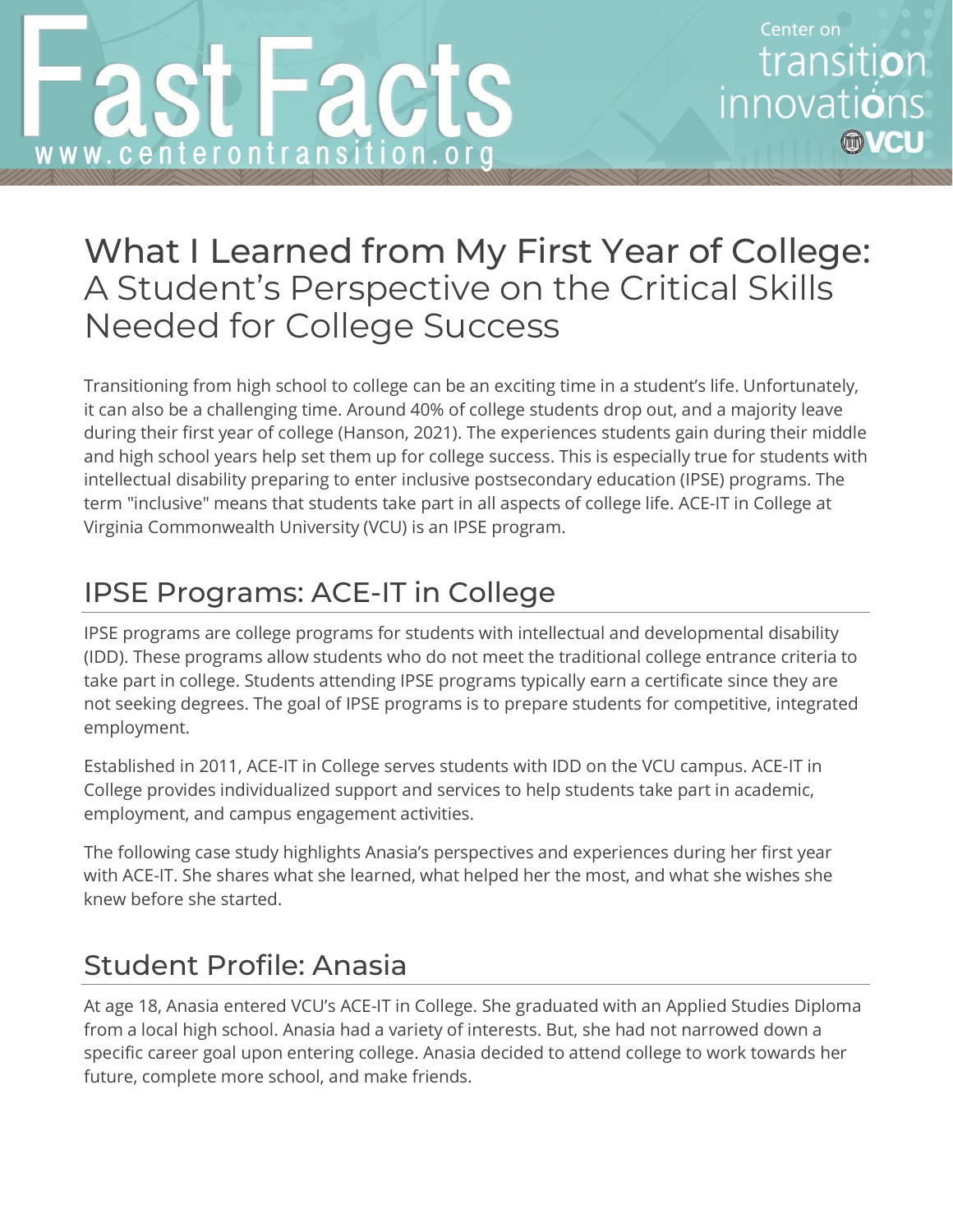## Anasia's First Year Experience

 Students in ACE-IT in College select their classes from the courses offered by the university. Each semester, with guidance from advisors, students select their courses based on their career goals. Anasia took five classes during her first year. The classes spanned different subjects and included Introduction to the University and Effective Speech. Her favorite class was Introduction to the Fashion Industry. Each class helped Anasia learn how to be a college student and to develop skills for her future career.

 Anasia also held two paid campus jobs during her first year. The first semester, she worked at the VCU Capital Assets & Real Estate office. Here, she assisted students with COVID-19 testing by managing the office administration tasks. At this job, Anasia developed important workplace readiness skills such as customer service. During the second semester, Anasia worked in VCU's Health Promotion & Wellbeing Center as a Program Support Specialist. In this position, Anasia used her organizational skills at the front desk. She also used her creative skills to help design signs to post on campus.

 ACE-IT students can access all clubs and campus amenities. Anasia spent her free time on campus at the library, student commons, and gym. You could often find her meeting up with a peer mentor. ACE-IT peer mentors are other VCU students who support ACE-IT students in campus engagement activities. From courses and paid campus employment to getting involved on campus, Anasia had a full schedule her first year.

### First-Year Strengths

 Anasia loves being social. One of her favorite things about being a college student has been spending time on campus. Engaging with peer mentors has been a positive experience for Anasia. Peer mentors have helped Anasia feel comfortable learning the social norms of college. Anasia is a hard-working student. She loves doing homework and working on her semester projects on her own or with support. Anasia thrives when she is busy with a full and stable schedule. She enjoyed her campus jobs, especially getting paid and working extra shifts.

## First-Year Challenges

 The college schedule and expectations are very different from those of high school. For example, transportation to and from campus has required a lot of planning. Transportation arrangements had to be adjusted as Anasia's schedule changed. Also, staying focused in long college classes has sometimes been difficult for Anasia. While Anasia enjoys being social, making friends and initiating conversations has been challenging as well.

## First-Year Support

 ACE-IT in College advisors provide career development, class selection, and campus engagement. Anasia's advisor helped her to make informed career decisions and work towards her goals. They also explored work preferences and values. This process helped Anasia identify jobs that provided the best opportunities for growth.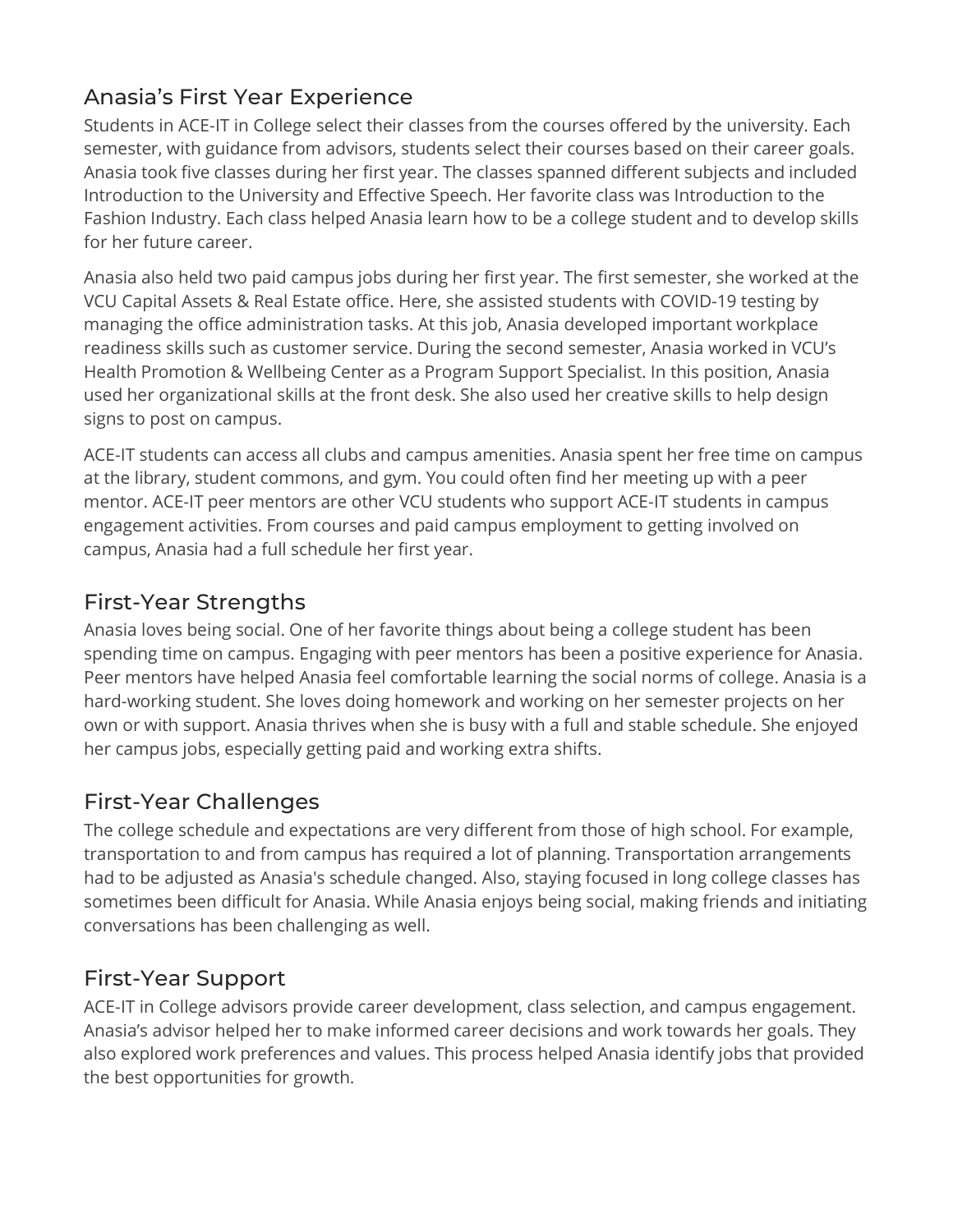Anasia also received a lot of support from her coaches both at work and in her classes. At work, Anasia's job coaches helped her to learn assigned tasks and manage her time. They also worked on strengthening social skills and developing independence. Anasia learned to use alarms, checklists, social stories, and to break large tasks down into small steps. These strategies helped Anasia stay engaged. She met her responsibilities as a college student and student worker during her first year.

## High School Experiences that Aided First-Year Success

 Anasia's high school experience helped prepare her for college in a lot of ways. For example, in high school, Anasia discovered she doesn't like science. This knowledge informed her career goals and college course selection. Anasia took a Career and Technical Education (CTE) course in cosmetology during high school. This CTE course gave her the opportunity to practice skills she would use in college. She learned to navigate a new campus, to try new things, and meet new people. She also developed perseverance when things got hard. Throughout high school, Anasia learned to ask for help, lean on trusted adults, and handle her frustrations. Anasia worked a paid job during high school. This experience helped her as she started her on-campus jobs.

## What Anasia Wished She Learned Before Transitioning into College

 Anasia's high school experience provided her with opportunities and skills that helped her during her first year. Even so, there were critical areas that weren't addressed before transitioning into college. Anasia has had a difficult time identifying her career goal and what she wants out of a future career. She wished that she had done more career exploration and planning in her high school years. College takes self-determination and independence. Anasia lacked opportunities to practice these skills in various areas of her life. This made completing coursework and job tasks difficult at times.

 VCU is located in an urban area. Anasia wanted to live on or near campus. Unfortunately, Anasia had not learned safety and navigation skills to use public transportation. Exploring independent living skills like transportation in high school would have been beneficial. Anasia also wished she had more instruction and practice in using her social skills during her CTE and general education courses.

 Anasia's first year of college has been fun, challenging, and full of opportunities. She has gained many new skills and a lot of independence, but still has more goals for next year! Educators, students, families, and others can learn from Anasia's first-year experience to prepare for the transition to college.

## Key High School Experiences Leading to College **Success**

 As IPSE programs grow, it is important to prepare students with IDD for the transition into postsecondary education early. Through learning about ACE-IT students' experiences, we recommend that secondary school students prepare for college by participating in the following activities.